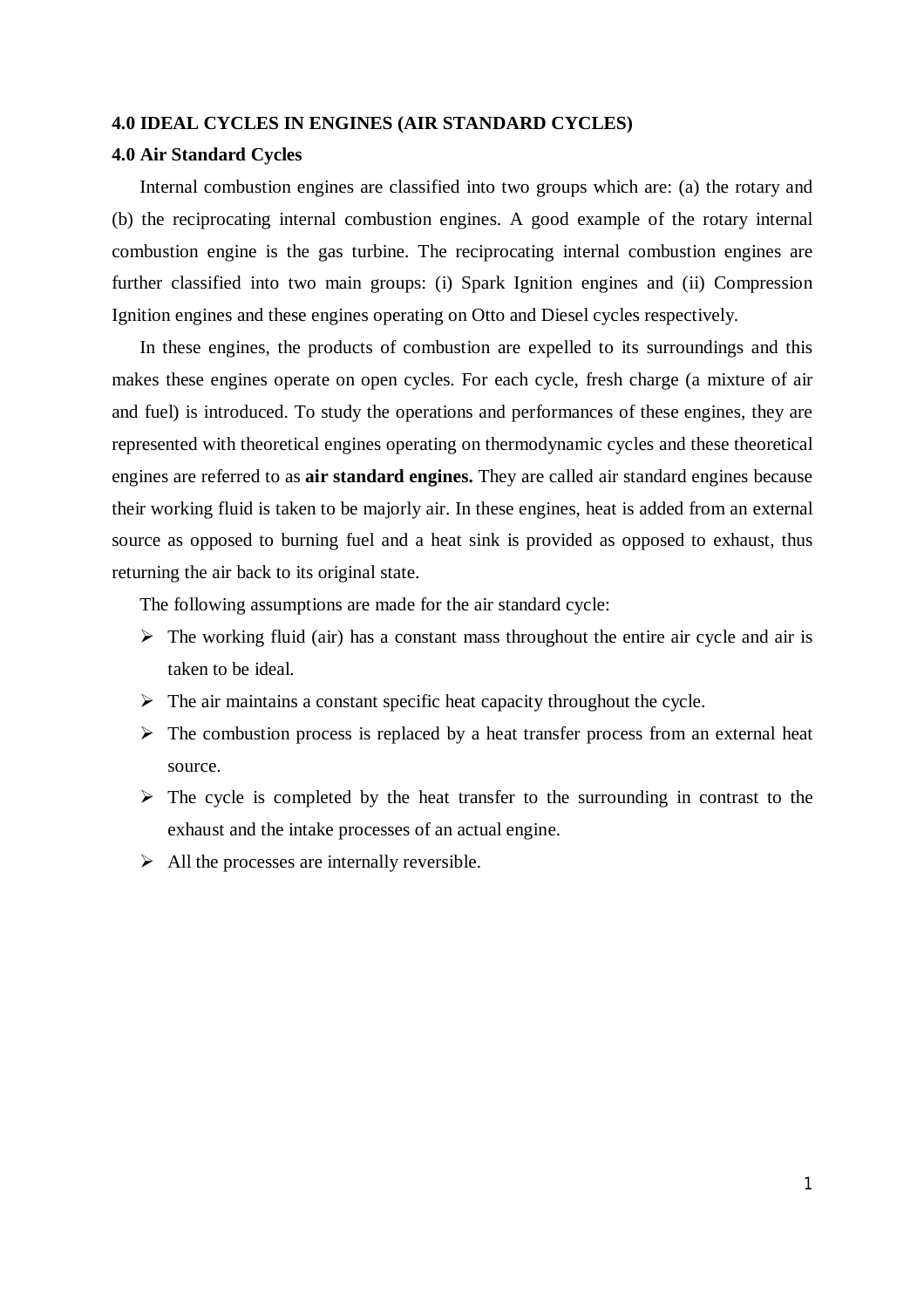## **4.1 GAS POWER CYCLES**

## **4.1.1 Otto Cycle**

This cycle which is named after the inventor, Nicolaus Otto, whose engine, operated on this principle in 1876.

The diagram for the ideal air standard Otto cycle is shown below:



Figure 1: (a) The T-S diagram for an air-standard Otto cycle (b) The P-V diagram for the airstandard Otto cycle

Process 1 -2: Isentropic compression of air takes place from state 1 to state 2.

Process 2-3: constant volume heat addition takes place from state 2 to state3.

Process 3–4: Isentropic expansion occurs from state 3 to state 4.

Process 4-1: heat rejection at constant volume occurs from state 4 to state 1.

Qin is the heat supplied at constant volume

$$
Q_{\scriptscriptstyle in} = C_{\scriptscriptstyle v} (T_3 - T_2) \tag{1}
$$

Heat rejected Qout

$$
Q_{\scriptscriptstyle out} = C_{\scriptscriptstyle v}(T_4 - T_1) \tag{2}
$$

Thermal efficiency

\n
$$
\eta = 1 - \frac{C_v (T_4 - T_1)}{C_v (T_3 - T_2)}
$$
\n(3)

For the isentropic processes, the following expressions hold

$$
T v^{\gamma - 1} = \text{constant} \tag{4a}
$$

Where,

 $(1)$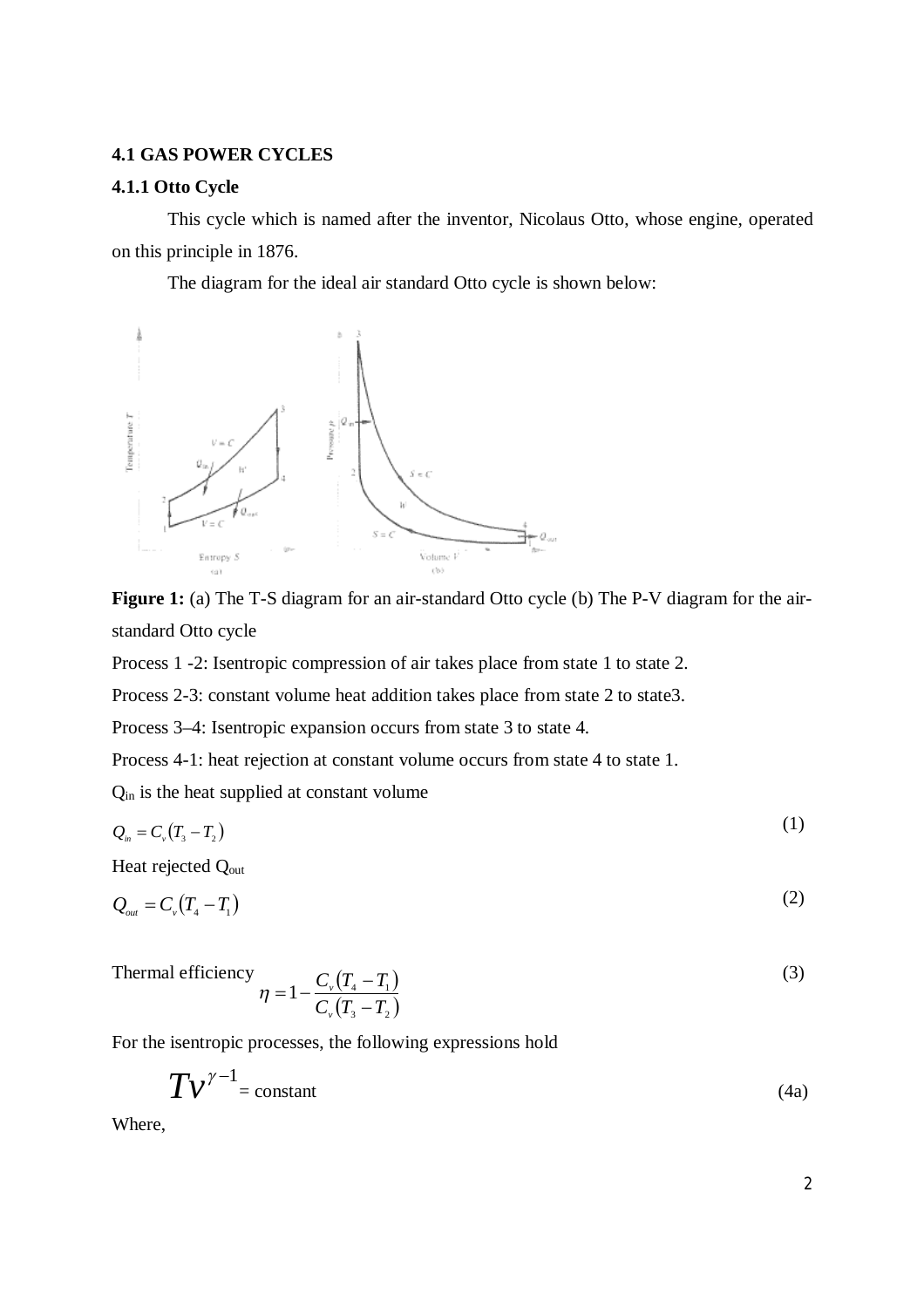$\gamma$  is the specific heat capacity ratio or adiabatic index of air.

$$
\frac{T_2}{T_1} = \left(\frac{V_1}{V_2}\right)^{\gamma - 1} = \left(\frac{V_4}{V_3}\right)^{\gamma - 1} = \frac{T_3}{T_4} = \gamma_v^{\gamma - 1}
$$
\n(4b)

Where  $\gamma_{\nu}$  = compression ratio

Since,

$$
T_{3} = T_{4} \gamma_{v}^{r-1} \text{ and } T_{2} = T_{1} \gamma_{v}^{r-1}
$$
 (5)

Substituting these expressions into equ. (3), gives:

$$
\eta = 1 - \frac{(T_4 - T_1)}{(T_4 - T_1)\gamma_v^{\gamma - 1}}
$$
\n(6)

Therefore,

$$
\eta = 1 - \frac{1}{\gamma_v^{\gamma - 1}}\tag{7}
$$

# **QUESTION 1**

A petrol engine has a bore 80mm, a stroke of 110mm and a clearance volume of 53.80 cm<sup>3</sup>. Calculate thermal efficiency of the petrol engine based on air standard Otto cycle. Solution

The engine bore  $D = 80$ mm =  $8$  cm = 0.08 m Engine Stroke  $L = 110$ mm =  $11$ cm =  $0.11$ m Thermal Efficiency  $\eta_{th} = 1 - \frac{1}{\gamma_c^{\gamma-1}}$ η *c th* Total Cylinder Volume  $V = V_c + V_s$ The clearance volume  $V_c$ Swept Volume  $V_s = \frac{\pi D^2}{4} L$  $=\frac{\pi D^2}{4}$ Compression ratio *c*  $c = V$  $\gamma_c = \frac{V}{\sqrt{2}}$ Where,  $\gamma_c$  = compression ratio

 $\gamma$  = specific heat ratios

The swept volume  $V_s = \frac{\pi (0)}{11}$ 4  $V_s = \frac{\pi (8)^2}{4}$ 11 = 552.92 cm<sup>3</sup>